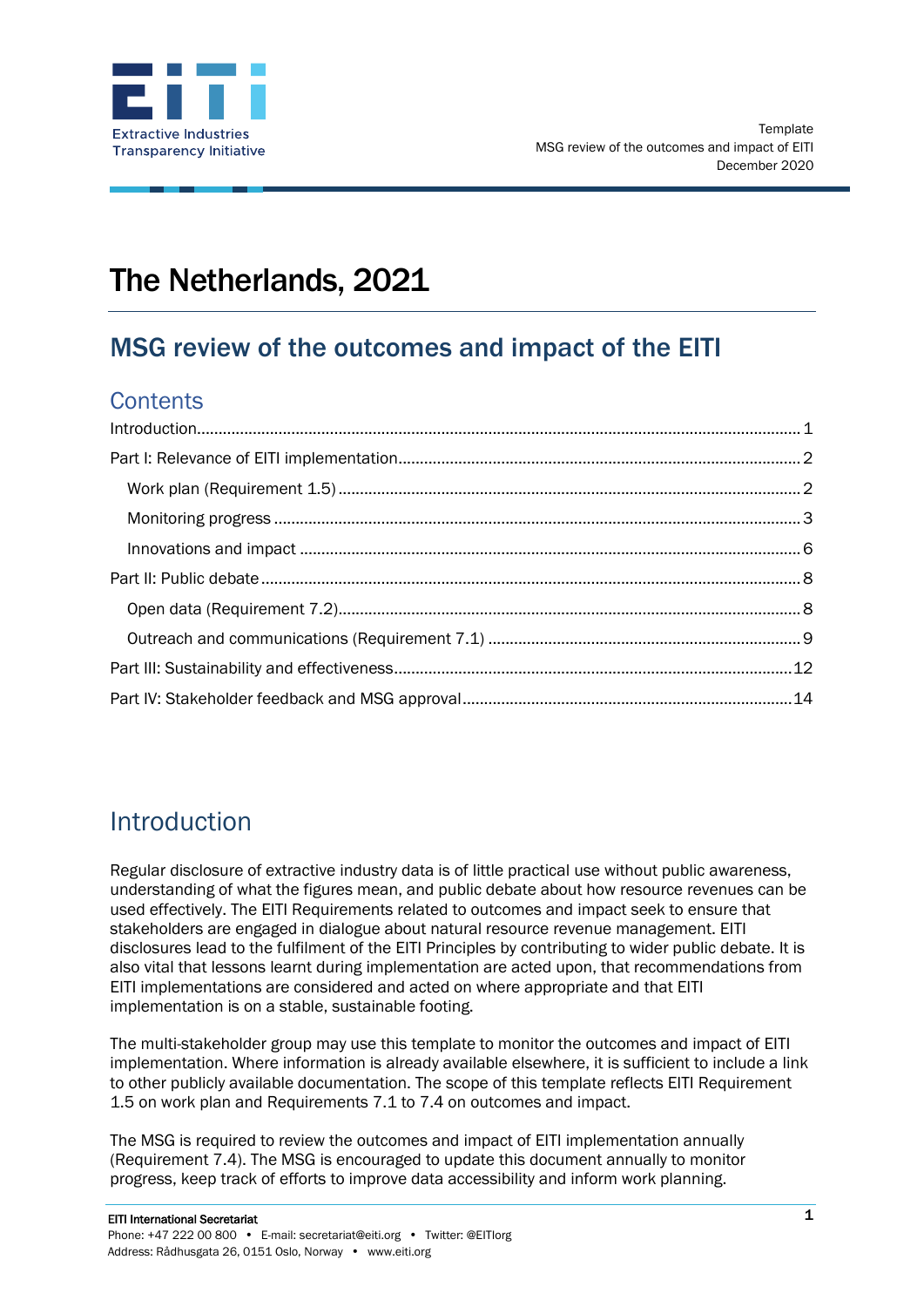To inform Validation, the MSG is required to submit the completed form to the International Secretariat Validation team by the Validation commencement date. The period captured in this review may be the period since the previous Validation or the previous calendar/fiscal year. The MSG should clearly indicate the period covered by its review.

The MSG's annual review of the outcomes and impact of EITI implementation should be publicly available, and stakeholders beyond MSG members should have an opportunity to provide feedback on the EITI process (Requirement 7.4).

## <span id="page-1-0"></span>Part I: Relevance of EITI implementation

### <span id="page-1-1"></span>Work plan (Requirement 1.5)

#### 1. Basic information about the current EITI work plan.

| Period covered by the current EITI work<br>plan            | 2021                                                                                                                                                                                                                                                                                                                                                                |
|------------------------------------------------------------|---------------------------------------------------------------------------------------------------------------------------------------------------------------------------------------------------------------------------------------------------------------------------------------------------------------------------------------------------------------------|
| Information on how the public can<br>access the work plan. | The NL-EITI Workplan 2021 is published on the NL-<br>EITI website (www.eiti.nl).                                                                                                                                                                                                                                                                                    |
| Process for producing the current EITI<br>work plan        | The workplan has been drafted by the NL-EITI<br>Secreteriat on the basis of earlier discussions in the<br>MSG, was discussed at the MSG meeting on $1st$<br>March 2012 and approved in the MSG meeting on<br>7 <sup>th</sup> April 2021. The workplan was published on the<br>NL-EITI website on 19th April 2021 (www.eiti.nl -<br>under' multi-stakeholdergroep'). |
| MSG approval of the work plan                              | 7th April 2021.                                                                                                                                                                                                                                                                                                                                                     |

#### 2. Explain how the work plan's objectives reflect national priorities for the extractive industry. Provide links to supporting documentation, such as studies or national development plans, if available.

The objective of the EITI in the Netherlands and of the work plan has been established and adapted through several discussions within MSG meetings (29.6.2017, 31.8.2017, 11.10.2017, 28-11-2017, 11.10.2017 and 1.3.2021). The objective of the EITI in the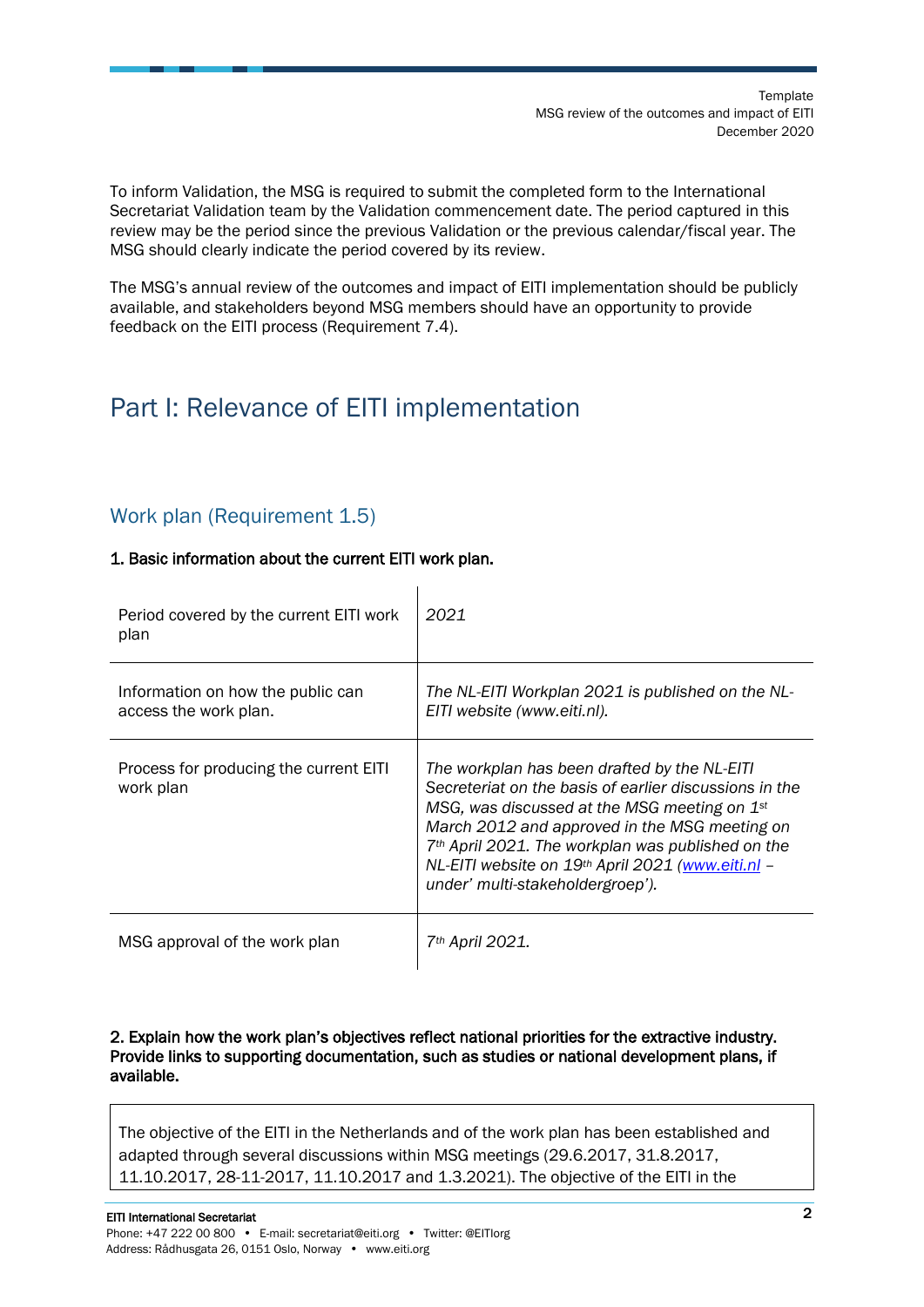Netherlands, as stated in the work plan 2021, is: "*to make factual information about mineral extraction in the Netherlands and the revenues for both the mining industry and the Dutch government accessible. The NL-EITI wants to contribute to the public debate about the significance of the extractive industry for Dutch society".* 

In order to contribute to the public debate, the MSG focusses in her reports on national priorities and relevant changes in the industry and in government policy. In the 2018 report for instance the MSG wrote about the significance of the energy transition for the extractive industry and changes in the mining law relating to the production from the Groningen field.

Two documents served as the base for the implementation of the EITI in the Netherlands:

- In 2010 the Dutch government commissions Roland Berger to write the Extractive Industries Transparency Initiative (EITI) Feasibility Study (*Haalbaarheidsonderzoek Extractive Industries Transparency Initiative [EITI]*), which examines the advantages and disadvantages of EITI implementation in the Netherlands. In 2014 the Dutch government commissions Roland Berger to update his 2010 study to reflect the actual state of affairs (please see: rb\_addendum\_eiti\_rapport\_haalbaarheidsonderzoek.pdf [\(rvo.nl\)\)](https://www.rvo.nl/sites/default/files/2018/06/rb_addendum_eiti_rapport_haalbaarheidsonderzoek.pdf)
- In 2015, the Dutch government commissions Royal HaskoningDHV to carry out a scoping study for EITI implementation in the Netherlands (please see: https://eiti.org/files/documents[/5.\\_scoping\\_report\\_eiti\\_12062015.pdf\)](https://eiti.org/files/documents/5._scoping_report_eiti_12062015.pdf) and a survey of civil society organisations to gauge their interest in taking part in NL-EITI.

Please see also the [NL-EITI Candidature Application](https://eiti.org/document/netherlands-candidature-application) for more information.

*3. Optional question: Has the MSG developed a theory of change on how EITI implementation will address the identified challenges of the sector in your country? If yes, please reference the corresponding document here.*

No, the MSG has not formally developed a theory of change. However, the MSG has the objective to contribute to the public debate about the challenges of the sector, such as the impact of climate change and the role the extractive industry plays in the energy transition in the Netherlands. The NL-EITI is also sharing information and experience with the EITI in the UK and Germany about the MSG's role in this respect.

### <span id="page-2-0"></span>Monitoring progress

4. Provide an overview of activities undertaken in the period under review and progress in achieving the objectives of the previous work plan. The MSG is encouraged to provide a summary here and to document progress in more detail in the work plan itself.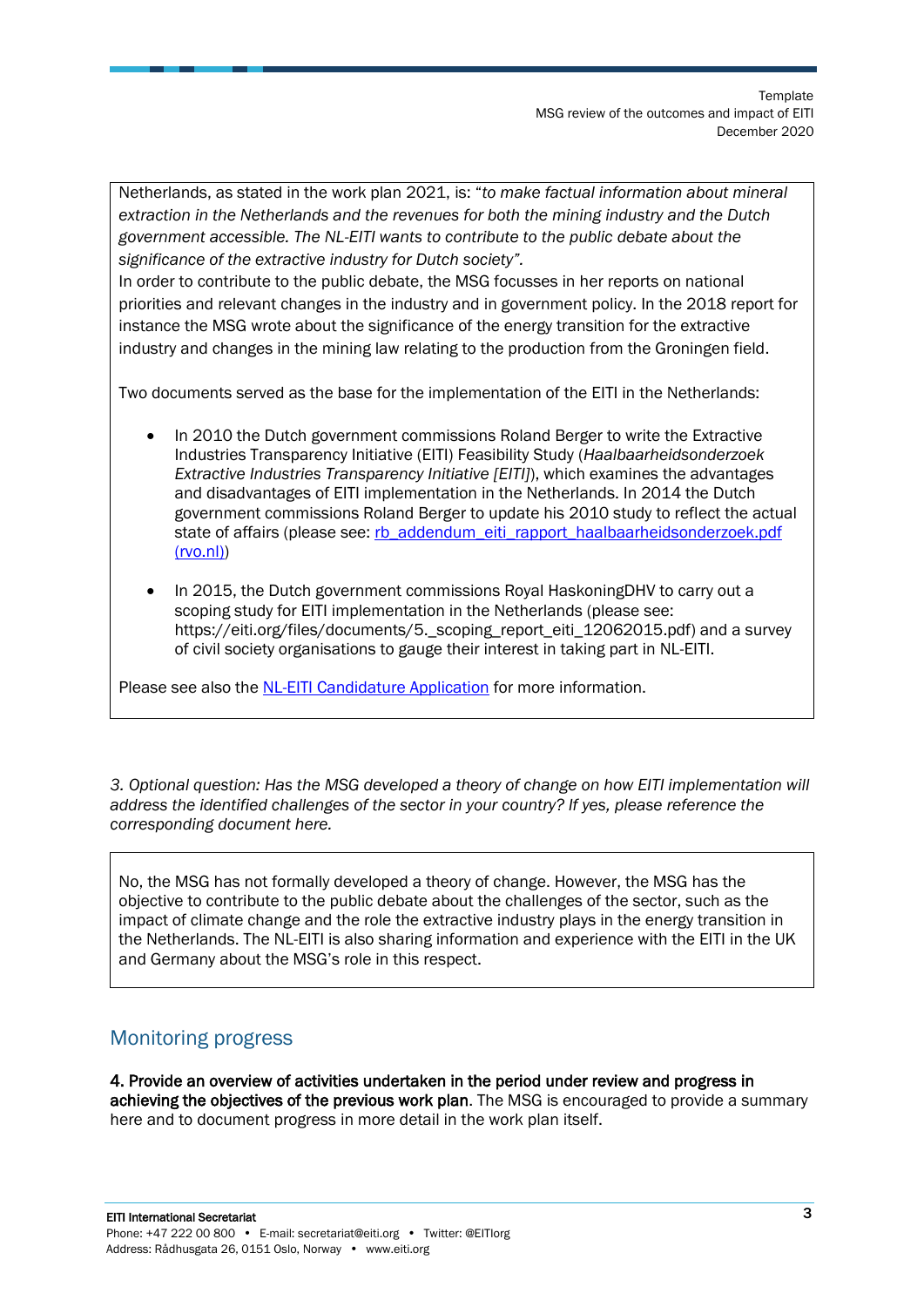The NL-EITI work plan 2020 can be found on the NL-EITI website [\(www.eiti.nl\)](http://www.eiti.nl/), under library ('bibliotheek'): 'werkplan NL-EITI 2020).

The progress in undertaking planned activities and achieving each objective can be found in the NL-EITI Annual Progress Report 2020 [\(NL-EITI Annual Progress Report 2020 def\\_0.pdf](https://www.rvo.nl/sites/default/files/2021/03/NL-EITI%20Annual%20Progress%20Report%202020%20def_0.pdf)  [\(rvo.nl\)](https://www.rvo.nl/sites/default/files/2021/03/NL-EITI%20Annual%20Progress%20Report%202020%20def_0.pdf) and the minutes of the MSG meetings (please see [www.eiti.nl\)](http://www.eiti.nl/).

The main topics in 2020 were:

- Issue and complete an European procurement for an Independent Administrator.
- Address the recommendations of the Independent Administrator in the NL-EITI report 2017 in order to improve the NL-EITI report 2018, i.e reconciliation process, EITI Req. 4.2. and project level reporting.
- Ensure that the new requirements of the 2019 EITI Standard are implemented.
- Execute the reconciliation for 2018.
- Approve and publish the second NL-EITI report 2018 in time.
- Review the NL-EITI Terms of Reference.
- Evaluate the NL-EITI MSG, its goals, communications and processes.

#### 5. Provide an overview of the multi-stakeholder group's responses to and progress made in addressing the recommendations from EITI reporting and Validation and gaps in information in accordance with Requirement 7.3.

The multi-stakeholder group is required to list each recommendation and the corresponding activities that have been undertaken to address the recommendations and the level of progress in implementing each recommendation. Where the government or the multi-stakeholder group has decided not to implement a recommendation, it is required that the multi-stakeholder group documents the rationale.

| Recommendation:                                                              | Status/progress:                                                                                                                                                                                                                                                                                                                                                                                     |
|------------------------------------------------------------------------------|------------------------------------------------------------------------------------------------------------------------------------------------------------------------------------------------------------------------------------------------------------------------------------------------------------------------------------------------------------------------------------------------------|
| Recommendations Independent<br>Administrator NL-EITI report 2017<br>and 2018 | Please see the NL-EITI Progress Report 2020 for the way the<br>MSG dealt with the recommendations of the Independent<br>Administrator as a result of the first and second<br>reconciliations that were published in 2019 and 2020 (the<br>Report can be found on the NL-EITI website, www.eiti.nl,<br>under 'multi-stakeholdergroep').<br>For the 3rd NL-EITI report 2019, that will be published in |
|                                                                              | 2021, the MSG followed up on several of the<br>recommendations that are ongoing:                                                                                                                                                                                                                                                                                                                     |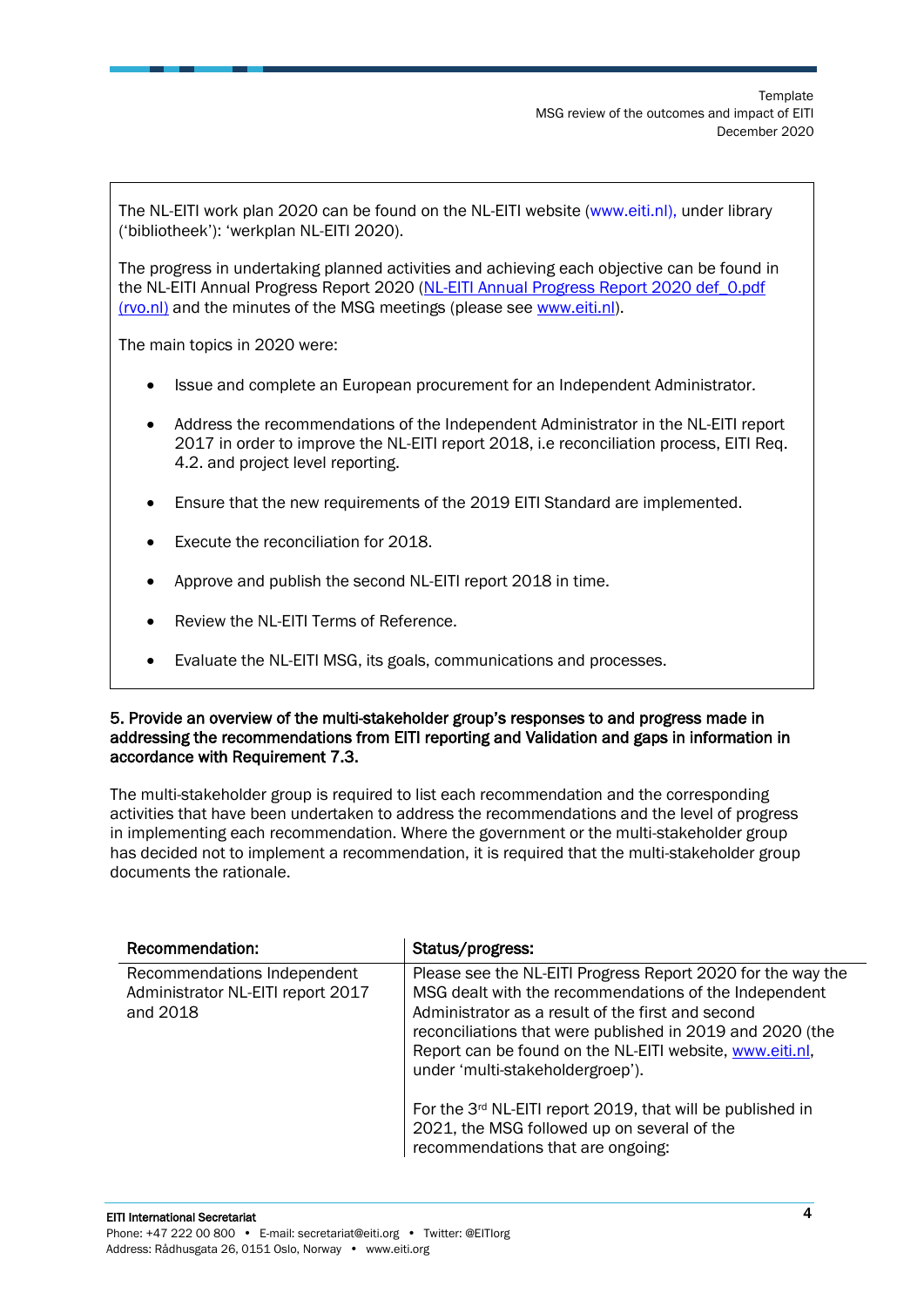**Template** MSG review of the outcomes and impact of EITI December 2020

| Gender balance in the NL-EITI MSG representation:<br>the MSG added their intention to 'consider the<br>diversity of their members, including a good balance<br>between the number of men and women, in the<br>appointment of their members' to section 4 in the<br>MSG ToR in December 2020.                                                                                                                                                                                                                                                                                                                                                                                                                                                                                                                                                                                                                                                                        |
|---------------------------------------------------------------------------------------------------------------------------------------------------------------------------------------------------------------------------------------------------------------------------------------------------------------------------------------------------------------------------------------------------------------------------------------------------------------------------------------------------------------------------------------------------------------------------------------------------------------------------------------------------------------------------------------------------------------------------------------------------------------------------------------------------------------------------------------------------------------------------------------------------------------------------------------------------------------------|
| Overall coverage of the EITI report: the NL-EITI<br>Secretariat contacted again the non-NOGEPA<br>companies with the aim to include them in the NL-EITI<br>process. Only one of these companies, in addition to<br>the one that already joined in 2020, agreed to be<br>involved. Reasons why others did not join are<br>challenging times because of the current corona<br>crisis, including a lack of staff. Some companies did<br>express willingness to participate to the NL-EITI for<br>future reports.<br>In addition, the Ministery of Economic Affairs and<br>Climate Policy managed to get 2 of the 3 salt<br>companies involved in the reconciliation 2019/2020.<br>The third salt company was sold to a French company<br>in March 2021. This may have resulted in their<br>decision not to join this year.<br>Late submission of reporting templates: the<br>reconciliation process started already in February this<br>year in order to avoid delays. |
|                                                                                                                                                                                                                                                                                                                                                                                                                                                                                                                                                                                                                                                                                                                                                                                                                                                                                                                                                                     |
|                                                                                                                                                                                                                                                                                                                                                                                                                                                                                                                                                                                                                                                                                                                                                                                                                                                                                                                                                                     |

#### 6. How have lessons learned from EITI implementation informed the current work plan?

 $\overline{\phantom{a}}$ 

The NL-EITI work plan 2021 has mainly been determined by:

- The ambitions of the MSG with regard to communications (i.e. the development of a new website, including Open Data, and the set up of a renewed communiations strategy). As a result of this an additional employee (Advisor NL-EITI) has been hired within the NL-EITI Secretariat. The Advisor NL-EITI has been hired for 2 years, as of 1 March 2021;
- The decision to do both the reconciliation of 2019 and 2020 in 2021; and
- Increasing the exchange of knowledge and information between the MSGs in the Netherlands, the UK and Germany.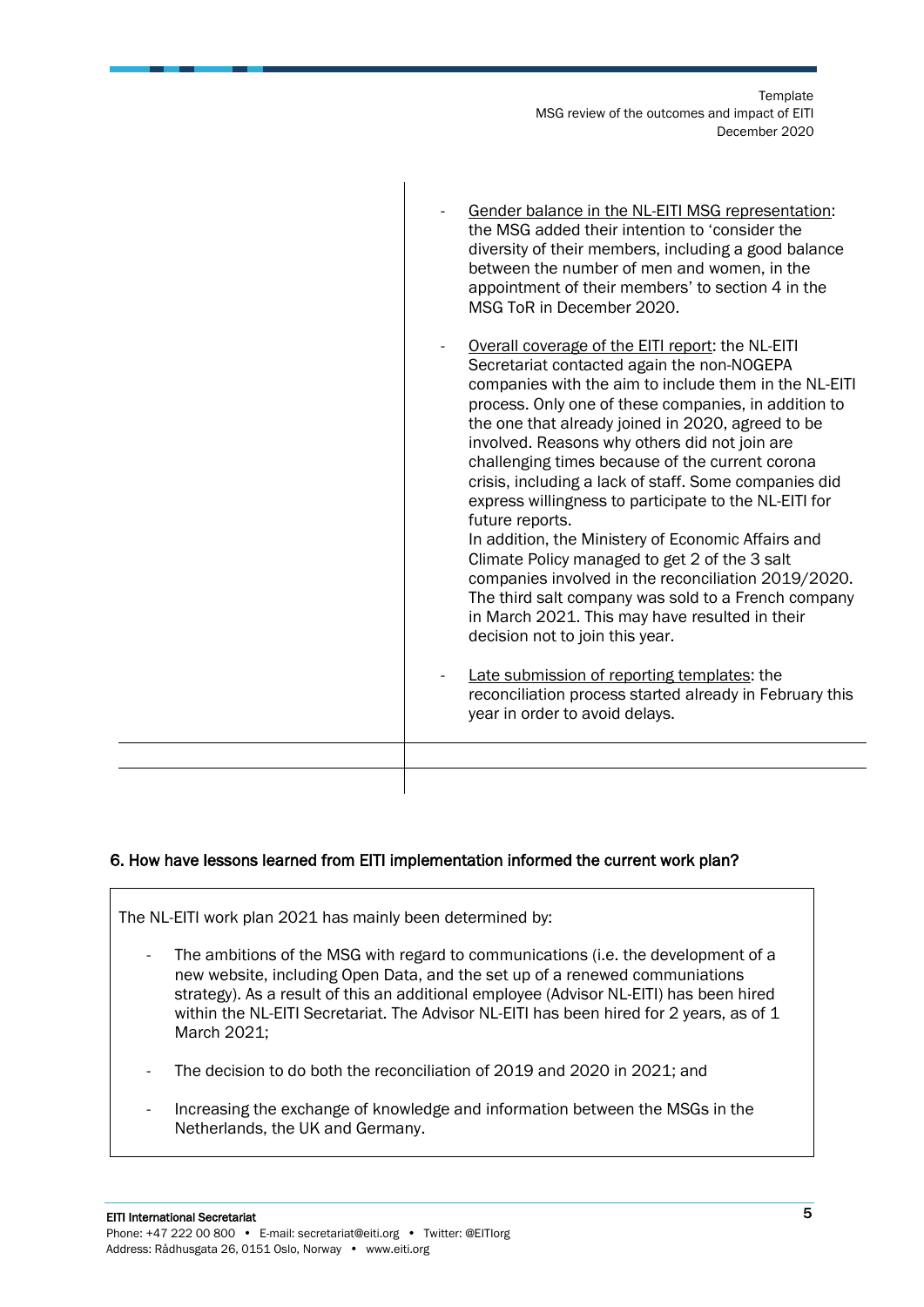### <span id="page-5-0"></span>Innovations and impact

#### 7. Summarise any steps taken by the MSG to exceed EITI Requirements in a way that addresses national or local extractive sector governance priorities.

By publishing the NL-EITI report, the MSG brings together already existing public information and not publicly available information (such as information about the Dutch SEO (Energie Beheer Nederland (EBN)) and the revenues and reconciliation of extractive companies) into one single source in a transparent, clear and objective way.

The MSG has put information about the history of the extractive industry, including its raw materials, within both NL-EITI reports. In addition, the MSG has put information about subsidies for renewable energies, wind energy and geothermal energy into the 2018 report, and information about the role of the extractive industry (i.e. gas) within the energy transition. The MSG has planned more discussions on how to deal with the energy transition in their reports in 2021.

In 2021, the MSG is developing a new NL-EITI website, including Open Data sources. The new website is expected to go live in Q4, 2021.

The MSG has the ambition to publish as much up-to-date information (and data) as possible. Therefore, the MSG decided to pubish two reconciliation reports this year (i.e. 2019 and 2020) instead of one report (i.e. 2019).

#### 8. What kind of outcomes and impact have these measures resulted during the period under review?

The overall outcomes and impact of the EITI implementation in the Netherlands to date are:

The MSG has enjoyed good engagement from the three constituencies and operated pragmatically and as efficient and effective as possible during its existence: 1) the NL-EITI MSG operates in a pragmatic way since the support from the NL-EITI Secretariat is limited in fte's, as is the time the MSG members have available to invest in the NL-EITI;

2) the MSG starts to operate more efficient and effective as time progresses and the MSG gains more experience in implementing the EITI Standard.

- The NL-EITI MSG has met regularly and provided valuable and diverse oversight of EITI implementation in the Netherlands.
- The trust amongst the three constituencies has risen during its existence.
- The MSG is supported by subgroups that oversee different elements of EITI implementation and make recommendations for discussion and agreement at MSG meetings. This has proved an effective and efficient model.
- The Netherlands first EITI report was published in 2019. The Netherlands second EITI report was published in 2020. Both reports were published in time.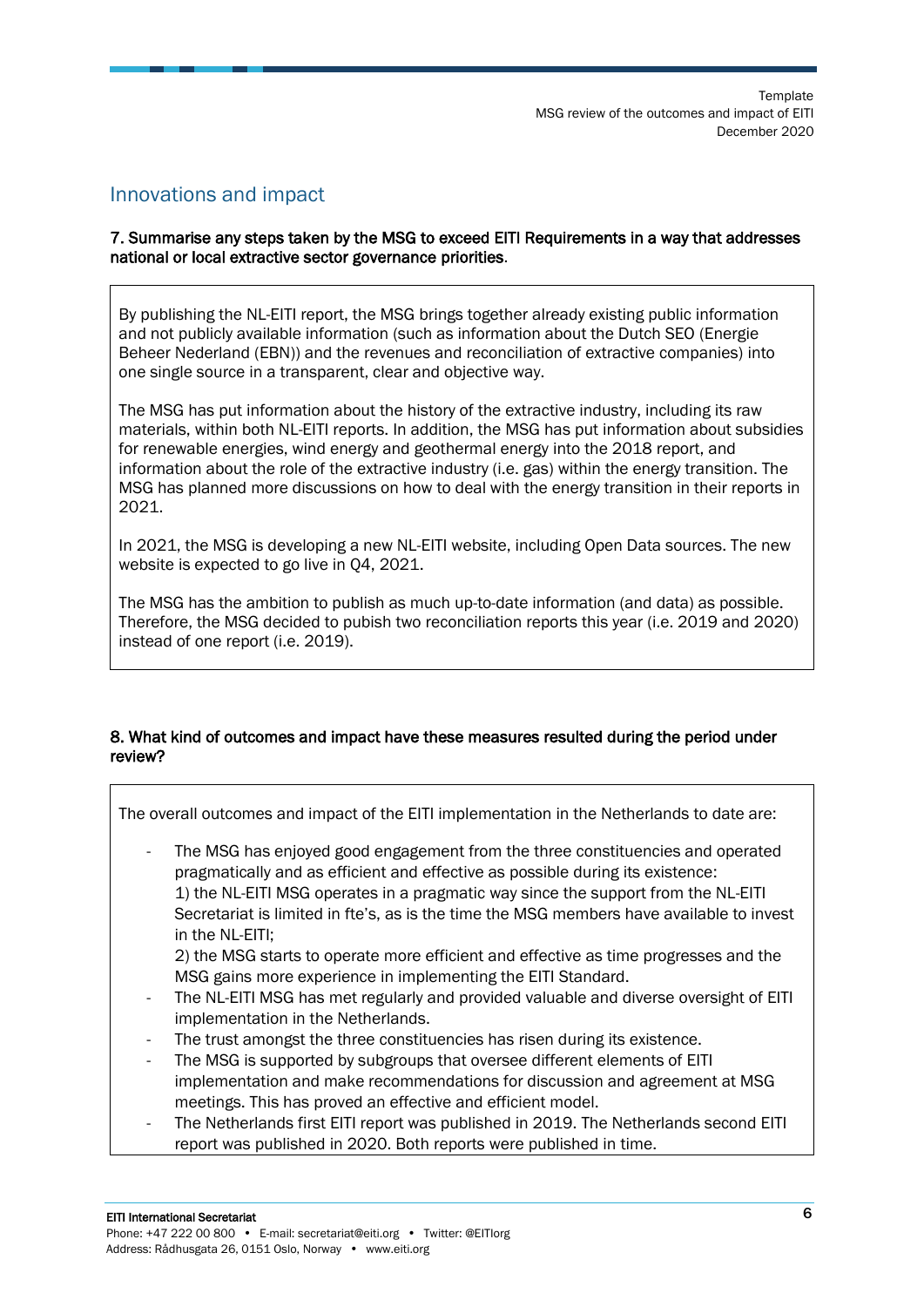- The result of the reconciliations 2017 and 2018 (remaining differences of Euro 562 (2017) and Euro 0,- (2018)) were negligible and non-existent, which demonstrates that the system in the Netherlands is reliable and transparent.
- By publishing the NL-EITI reports, the MSG provides factual and comprehensible information about the value chain of the extractive industry to the Dutch public. Many of the disclosures required by the EITI are already available, although not always easily accessible and insightful. The information in the EITI reports has complemented the available information, made it accessible in one place and put it into context. The MSG is considering steps to ensure that information is more systematically disclosed.
- Recently the focus has turned more to improving the contribution to the public debate. A new NL-EITI website is currently being developed, including Open Data files, which is planned to go live in Q4 2021. The website will be a key tool in the move towards communicating about the implementation of the EITI in the Netherlands and systematic disclosure going forward.
- Annual progress reports have been published since 2018 on a yearly basis.
- The MSG organized an awareness raising event in March 2018. Another one that was scheduled for April 2020, had to be postponed due to Covid-19.
- There has not been a big shift in the public debate on the extractive industry in the Netherlands, following the publication of the NL-EITI-reports. That is most probably because the information that the NL-EITI is providing to the Dutch public is in most cases already available, thus not new, nor controversial. In addition, the NL-EITI is not quite known in the Netherlands yet. The Netherlands is currently working on a new NL-EITI website, including a new communications strategy, in order to raise awareness of the EITI as an initiative and to contribute to the public debate about the significance of the extractive industry for Dutch society.

#### 9. If the MSG has plans to include new issues or approaches to EITI implementation, please describe these.

The MSG is currently discussing to put more information in the third NL-EITI report 2019 about the energy transition: i.e. hydrogen, geothermal energy and CO2-storage.

#### 10. What kind of outcomes and impact are these plans expected to result in?

By focusing more on the role of the extractive industry within the energy transition, the MSG hopes to become more relevant and to be able to contribute better to the public debate in the Netherlands.

11. Summarise the MSG's efforts to strengthen the impact of EITI implementation in the period under review, including any actions to extend the detail and scope of EITI reporting or to increase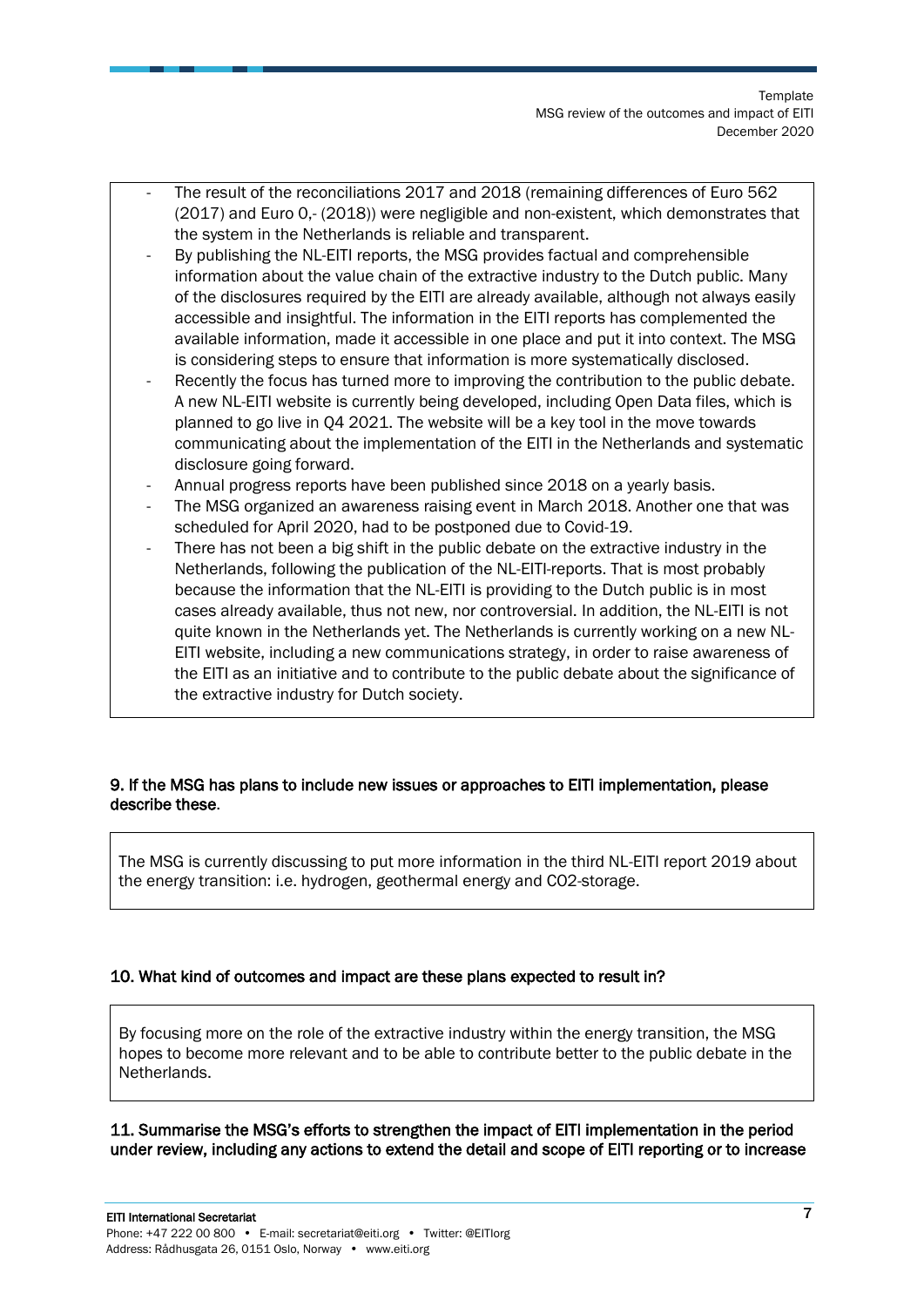engagement with stakeholders. The MSG is encouraged to document how it has taken gender considerations and inclusiveness into account.

#### The MSG has worked – and is still working - in a number of areas to strengthen the impact of the EITI in the Netherlands. This includes:

Financial data. The NL-EITI report 2018 does include project-level reporting for the payment streams that can be reconciled on this basis. The upcoming NL-EITI report 2019, will cover the reconciliation of two years, i.e. 2019 and 2020.

Transparency. The NL-EITI report 2017 included 13 E&P companies, 2 gastransport companies sand the salt industry was included in the contextual information. The NL-EITI report 2018 included 15 E&P companies, 2 gastransport companies and the salt industry was included in the contextual information as well as financials were unilateral disclosed. The NL-EITI report 2019 will include 16 E&P companies, 2 gastransport companies and the salt industry (2 out of 3 companies) will be included in the contextual information as well as the reconciliation 2019 and 2020.

Communications. The MSG has discussed the next steps, now that we have laid a solid base for the yearly reporting process. The ambition is to better unlock the information of the NL-EITI report and to contribute to the public debate about the present and future role of minerals in the Dutch society. Amongst other a new NL-EITI website will be developed in 2021, to help realizing the ambition of the MSG and create a tool to provide Open Data sources.

Open Data. The new NL-EITI website will include Open Data sources. The NL-EITI MSG approved the NL-EITI Open Data Policy at their meeting on 21 June 2021. The policy is published on the NL-EITI website[: www.eiti.nl](http://www.eiti.nl/) (under 'multi-stakeholdergroep').

Terms of Reference. The MSG ToR was updated in 2020 to ensure consideration for the diversity of its members in its nominations processes, including gender balance.

### <span id="page-7-0"></span>Part II: Public debate

### <span id="page-7-1"></span>Open data (Requirement 7.2)

#### 12. Open data policy and disclosures

| Provide a link to the open data policy agreed<br>by the MSG (Requirement 7.2.a) | www.eiti.nl |
|---------------------------------------------------------------------------------|-------------|
|                                                                                 |             |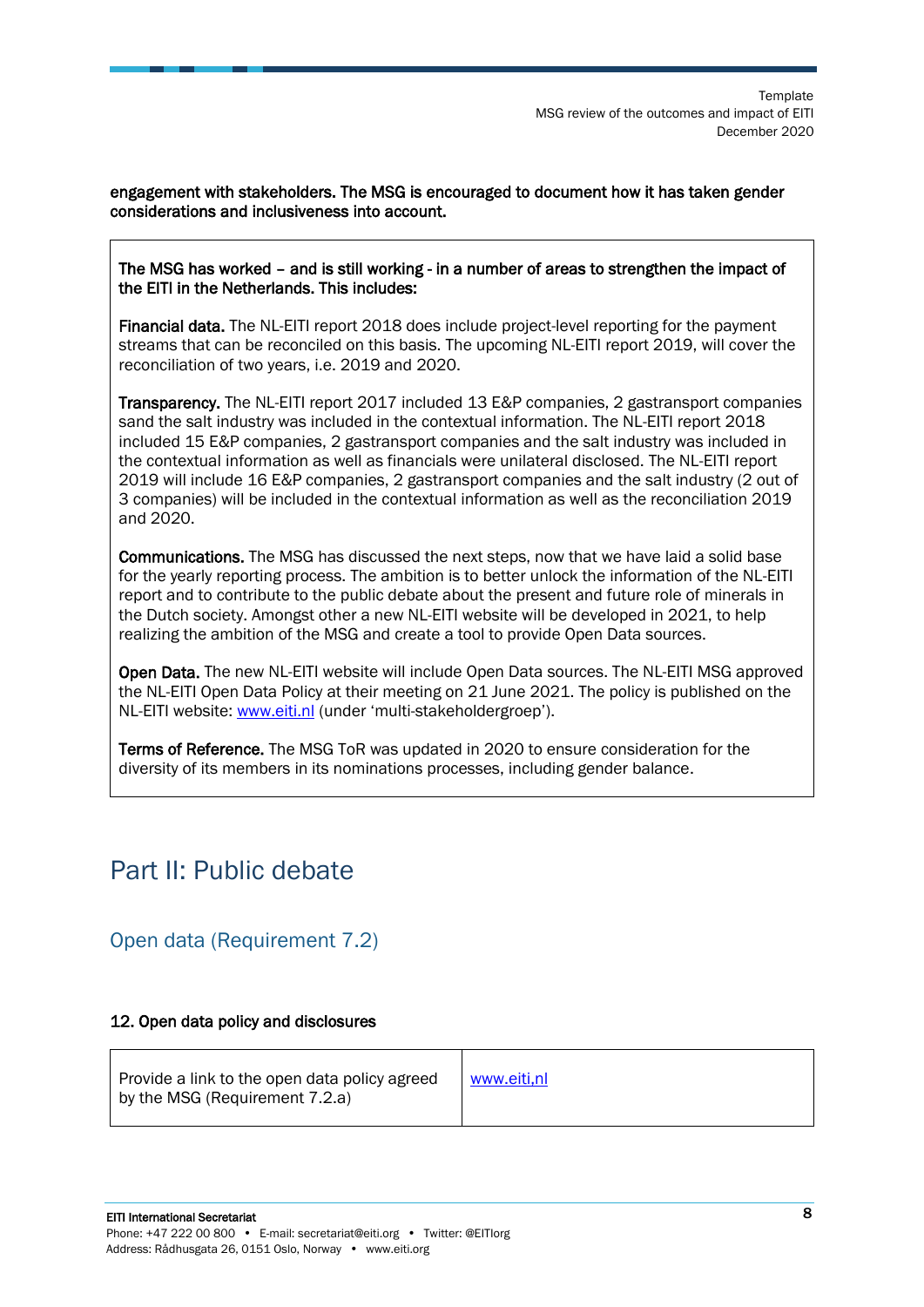| Is EITI data available in open data format and<br>publicised? (Requirement 7.2.b)                                                                | No, not yet. It is the priority of the NL-EITI MSG<br>to develop and launch a new NL-EITI website<br>in Q4 2021, including Open Data sources<br>(CVS or Excel format).                                                                                                                            |
|--------------------------------------------------------------------------------------------------------------------------------------------------|---------------------------------------------------------------------------------------------------------------------------------------------------------------------------------------------------------------------------------------------------------------------------------------------------|
| Has the MSG identified gaps in the availability<br>of EITI data in open format? If yes, what kind<br>of gaps? (Requirement 7.2.b)                | Yes. The MSG works with three external<br>organisations that provide the MSG with data<br>for the NL-EITI reports, i.e. the Statistics<br>Netherlands (CBS), TNO (www.nlog.nl) and the<br>Netherlands Enterprise Agency (RVO). Only<br>CBS publishes data in an open format.                      |
| Has the MSG undertaken efforts to improve<br>the availability of data in open format? If yes,<br>please describe these. (Requirement 7.2.b)      | Yes, the NL-EITI Secretariat is talking to the<br>above mentioned organisations on a regular<br>basis about the possibility of developing open<br>data sources in the future.<br>In addition, the industry is discussing<br>publishing their Payments to Governments<br>report on their websites. |
| Have summary data files been completed for<br>each fiscal year for which data has been<br>disclosed? (Requirement 7.2.c)                         | Yes - summary data files are available for<br>each year. Both summary data files (2017<br>and 2018) have been set up and approved by<br>the MSG.                                                                                                                                                  |
| What systematically disclosed data that is in<br>the scope of EITI disclosures is machine<br>readable and inter-operable? (Requirement<br>7.2.d) | Nothing yet. It is the priority of the NL-EITI<br>MSG to develop and launch a new NL-EITI<br>website in Q4 2021, including Open Data<br>sources (CVS or Excel format).                                                                                                                            |

<span id="page-8-0"></span>Outreach and communications (Requirement 7.1)

13. Describe the MSG's efforts in the period under review to ensure that information published about the extractive sector is comprehensible and available in appropriate languages.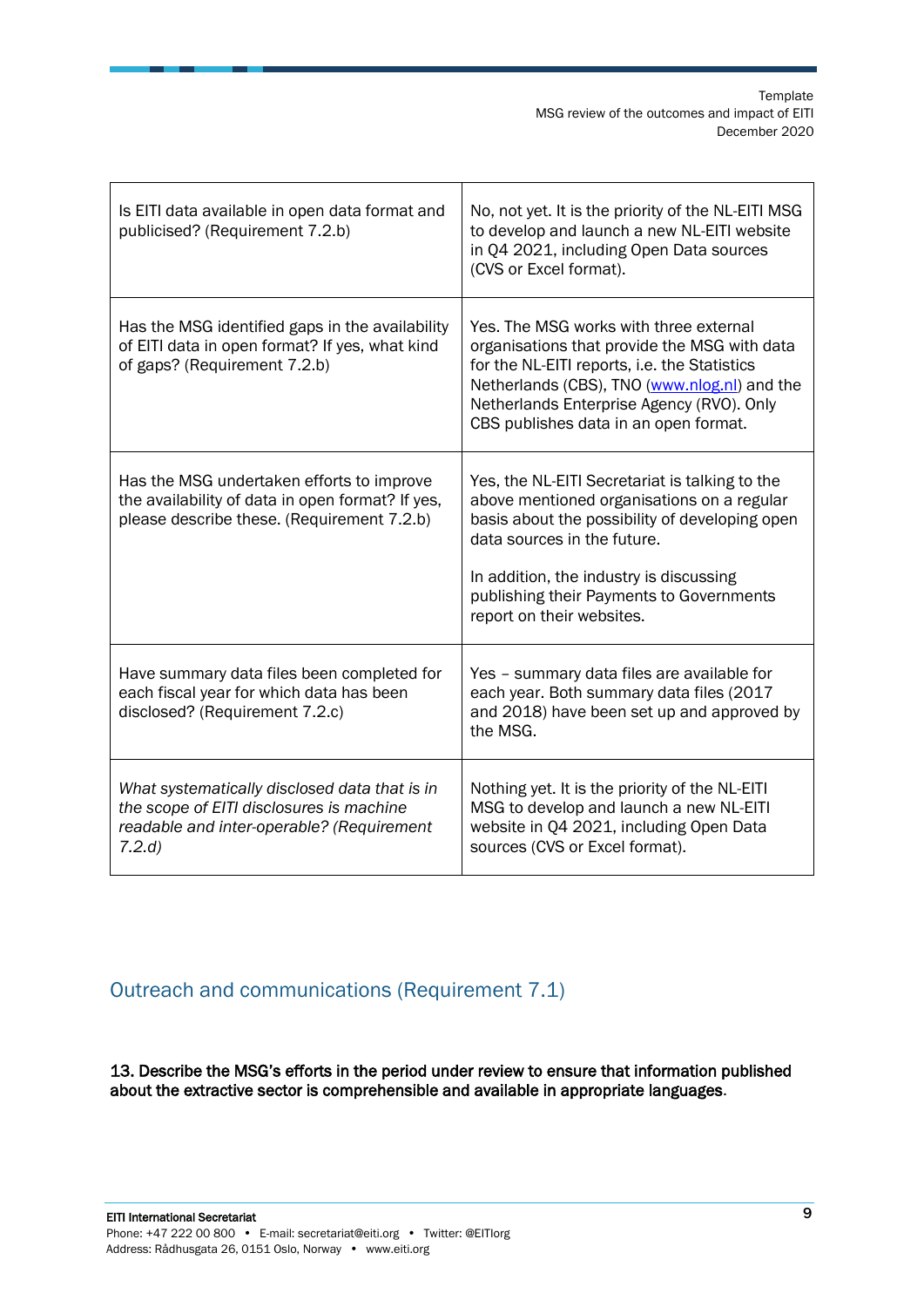The NL-EITI reports have been written in a factual and comprehensible manner and have been edited by a professional editor. It has also been translated into English. Both versions (Dutch and English) have been published on the NL-EITI website [\(www.eiti.nl\)](http://www.eiti.nl/).

The MSG is currently developing a new NL-EITI website, including Open Data sources, that is expected to go live in Q4 2021.

#### 14. Describe examples of use of EITI data.

- MSG members have distributed, and are sharing on a regular basis, the NL-EITI reports to their contacts and constituencies through various channels, such as email, websites and social media.
- MSG members share the NL-EITI report on a regular basis to new top management members in order for them to efficiently receive profound and correct information on the oil and gas industry in the Netherlands.

#### 15. Provide information about outreach events organised to spread awareness of and facilitate dialogue about governance of extractive resources, building on EITI disclosures.

| Event<br>name             | <b>Brief</b><br>description of<br>the event                                                                                                                                                                     | Date     | Locatio<br>n                             | Organiser                                                                                  | <b>Number</b><br>and type of<br>attendees                                                                                    | Links to further<br>information                                                |
|---------------------------|-----------------------------------------------------------------------------------------------------------------------------------------------------------------------------------------------------------------|----------|------------------------------------------|--------------------------------------------------------------------------------------------|------------------------------------------------------------------------------------------------------------------------------|--------------------------------------------------------------------------------|
| <b>Nationa</b><br>I event | Launch of the<br>NL-EITI<br>implementatio<br>n in the<br>Netherlands,<br>including 3<br>speakers and<br>a debate<br>between MSG<br>members and<br>students with<br>regard to the<br>future of the<br>extractive | 7.3.2018 | <b>RVO</b><br>offices<br>in The<br>Hague | RVO/NL-<br><b>EITI</b><br>Secreteriat<br>in.<br>cooperatio<br>n with the<br>NL-EITI<br>MSG | 65<br>participant<br>s, coming<br>from the<br>industry,<br>governmen<br>t, civil<br>society and<br>knowledge<br>institutions | NL-EITI-<br><b>Programma-</b><br><b>MSG-</b><br>bijeenkomst 1.p<br>df (rvo.nl) |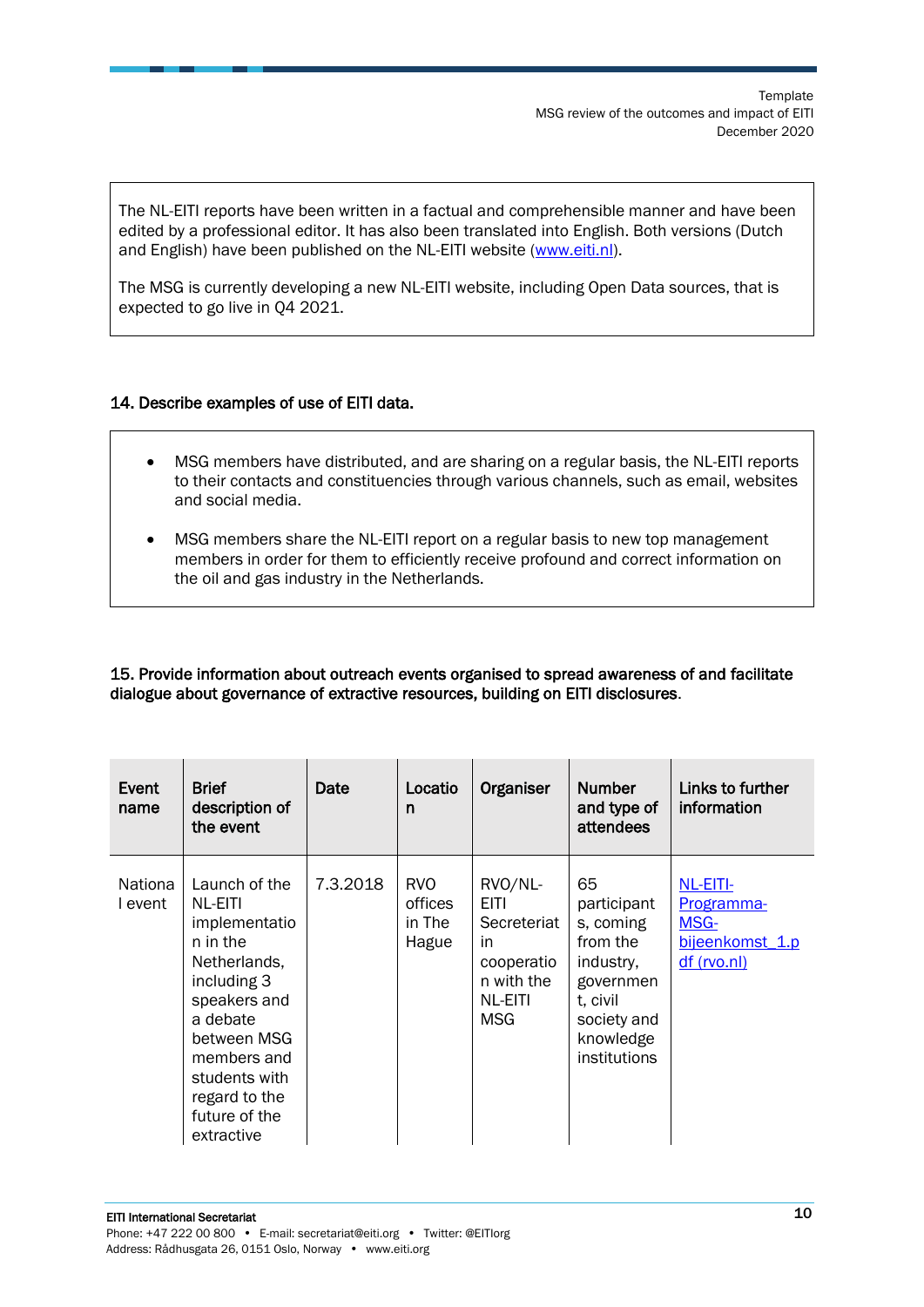**Template** MSG review of the outcomes and impact of EITI December 2020

|                 | industry in the<br>Netherlands |               |  |                                                     |
|-----------------|--------------------------------|---------------|--|-----------------------------------------------------|
| Public<br>event |                                | 23.4.202<br>0 |  | This event has<br>been postponed<br>due to Covid-19 |
|                 |                                |               |  |                                                     |

#### 16. Describe the MSG efforts in the period under review to consider access challenges and information needs of data users, including different genders and subgroups of citizens.

Please see the information under 13. The MSG does not differentiate between genders and/or subgroups of citizens. There are no issues on access of public information in the Netherlands.

#### 17. Describe other efforts by the MSG in the period under review to ensure that information is widely accessible and distributed.

- The NL-EITI reports 2017 and 2018 have been published on the NL-EITI website (please see: [www.eiti.nl\)](http://www.eiti.nl/).
- Both Ministers of Economic Affairs and Climate Policy and Foreign Affairs have sent letters to the Dutch parliament informing on the publications of the NL-EITI reports 2017 and 2018 (please see: Kamerbrief over rapport Nederlandse EITI | Kamerstuk | [Rijksoverheid.nl](https://www.rijksoverheid.nl/documenten/kamerstukken/2020/01/15/kamerbrief-over-rapport-nederlandse-eiti) and [https://www.tweedekamer.nl/kamerstukken/brieven\\_regering/detail?id=2021Z0159](https://www.tweedekamer.nl/kamerstukken/brieven_regering/detail?id=2021Z01598&did=2021D03636) [8&did=2021D03636\)](https://www.tweedekamer.nl/kamerstukken/brieven_regering/detail?id=2021Z01598&did=2021D03636).
- MSG members have published news message including the link to the NL-EITI reports on their website and through social media channels (please see the Stakeholder engagement template, Liaison with the broader constituency – Use of data, sections II.5, III.5 and IV.5).
- TNO published the NL-EITI reports 2017 and 2018 on the [www.nlog.nl](http://www.nlog.nl/) website: please see[: Zoeken naar EITI | NLOG.](https://www.nlog.nl/search/nlog?keys=EITI) The [www.nlog.nl](http://www.nlog.nl/) website is financed by the Ministry of Economic Affairs and Climate policy and is the Dutch Oil & Natural gas Portal in the Netherlands (also including salt and geothermal energy).

#### 18. How could the MSG improve the accessibility and distribution of information, considering the needs of different subgroups of citizens?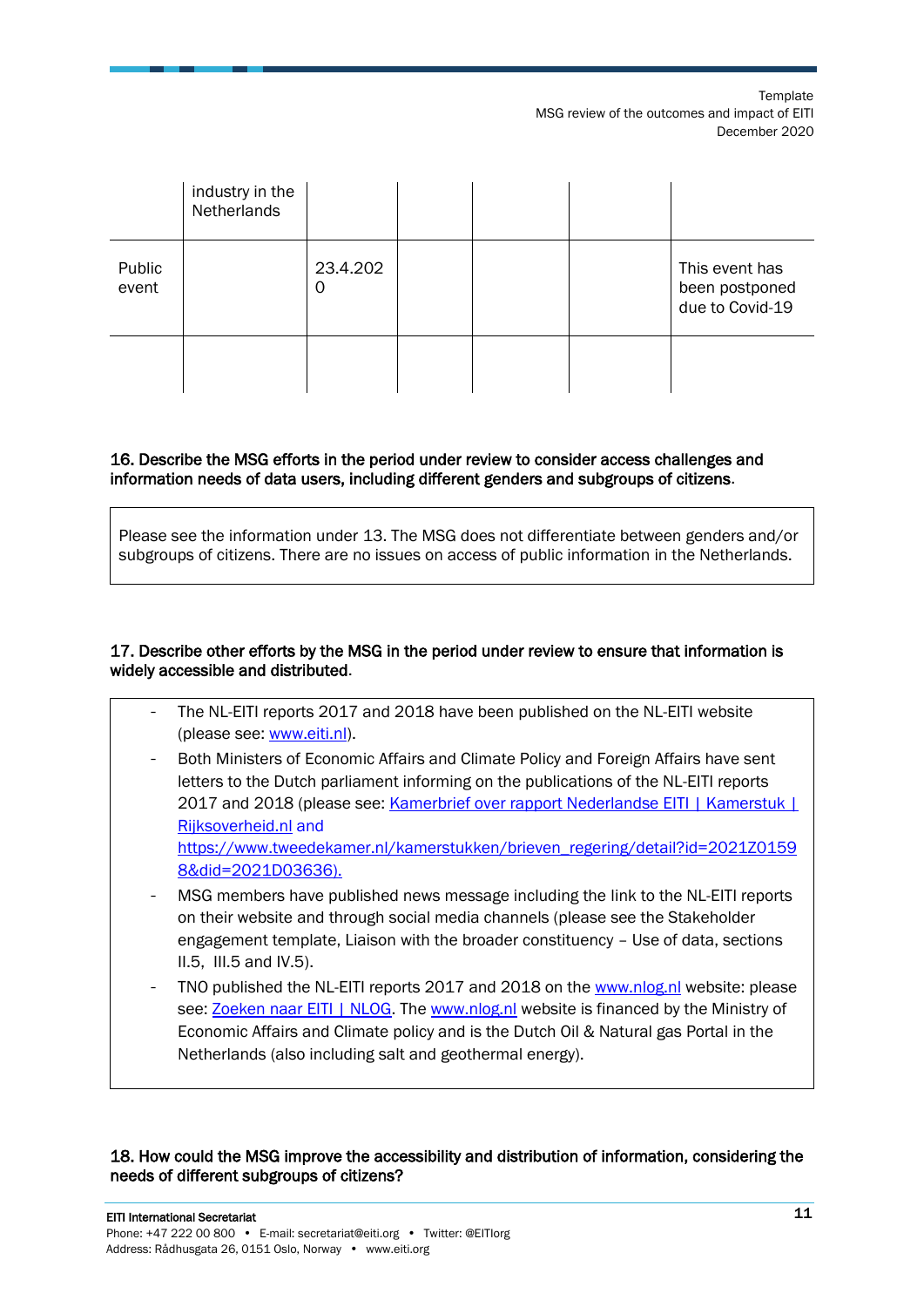In 2021, the MSG is working on a renewed communications strategy, including the launch of a new NL-EITI website. The NL-EITI website will serve as the basis for further communication.

## <span id="page-11-0"></span>Part III: Sustainability and effectiveness

#### 19. The MSG is requested to present any additional information and evidence related to the indicators for assessing the sustainability and effectiveness of EITI implementation.

Each indicator will be assigned 0, 0.5 or 1 points by the EITI Board. The points will be added to the overall score of the country. The assessment of performance on the indicators will draw on information provided by the MSG, publicly available sources, stakeholder consultations and disclosures by the implementing country and companies. Please see the EITI Validation Guide for further information about how performance on these indicators will be assessed.

I. EITI implementation addresses nationally relevant extractive sector governance challenges. This indicator also recognises efforts beyond the EITI Standard.

Please see Part I:2.

The MSG has put information about the history of the extractive industry, including its raw materials, within both NL-EITI reports. In addition, the MSG has put information about subsidies for renewable energies, wind energy and geothermal energy into the 2018 report, and information about the role of the extractive industry (i.e. gas) within the energy transition. The MSG has planned more discussions on how to deal with the energy transition in their reports in 2021.

In 2021, the MSG is developing a new NL-EITI website, including Open Data sources. The new website is expected to go live in Q4 2021.

II. Extractive sector data is disclosed systematically through routine government and corporate reporting.

Extractive sector data is disclosed systematically through routine government websites such as the data center of the Dutch Oil & Gas Portal: [Datacenter | NLOG](https://www.nlog.nl/datacenter/) and Statistics Netherlands (CBS): [Open data \(cbs.nl\).](https://www.cbs.nl/nl-nl/onze-diensten/open-data)

In 2021, the MSG is developing a new NL-EITI website, including Open Data sources. The new website is expected to go live in Q4 2021.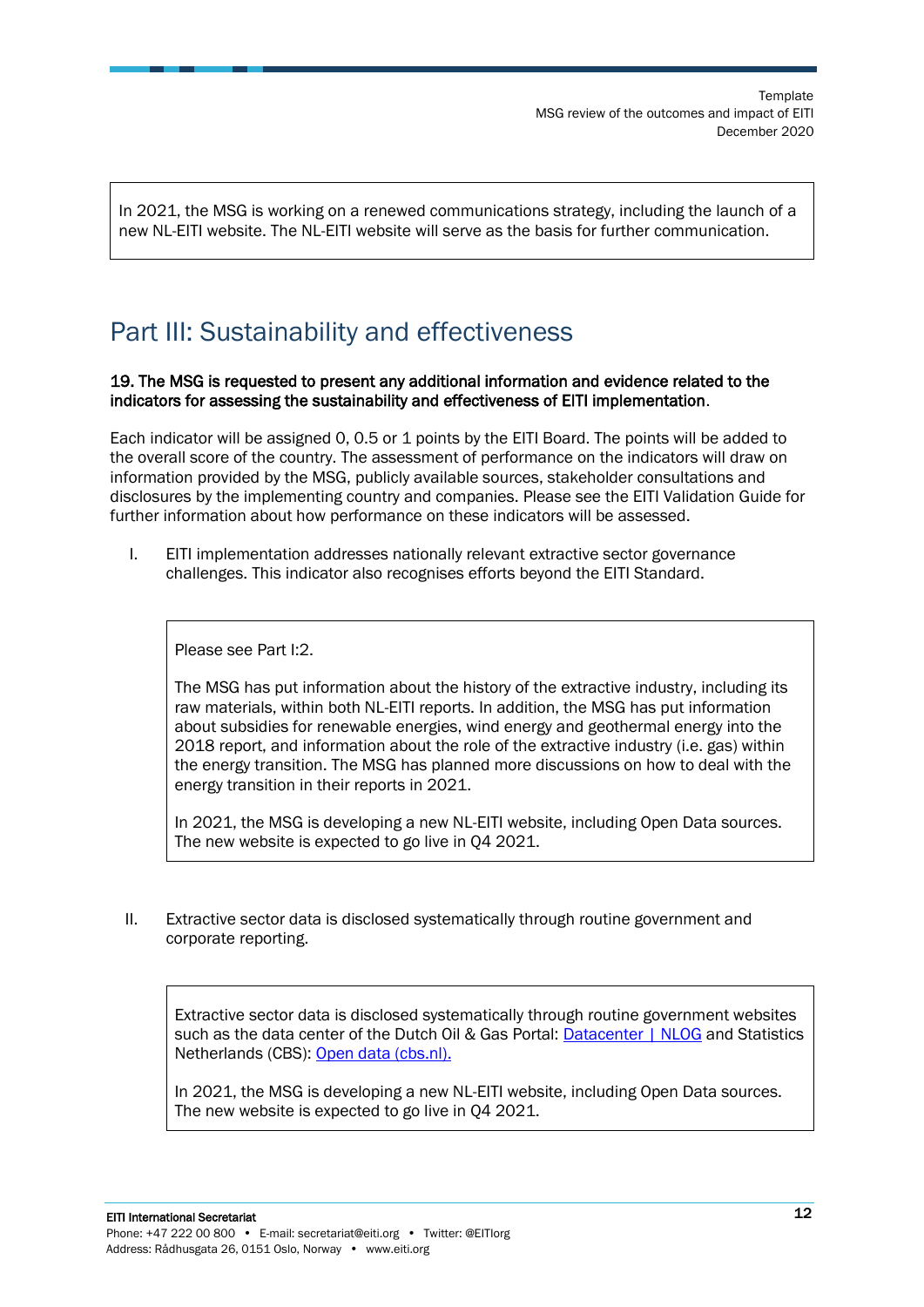III. There is an enabling environment for citizen participation in extractive sector governance, including participation by affected communities.

There are many ways how affected parties can influence government activities. E.g.:

- An affected party can have a say in the decision to grant (or reject) the mining production license.
- In addition, there are moments to participate in the environmental permit, the approval, amendment and withdrawal of the extraction plan and in the EIA procedure. These are the so-called consultation or appeal rounds throughout the process of minerals extraction.

See for more information, the following websites:

Inspraak – Winnen Fase – [Hoe Werkt Gaswinnen?](https://hoewerktgaswinnen.nl/winnen/inspraak)

The Dutch Oil & Gas portal: [www.nlog.nl](http://www.nlog.nl/)

<https://mijnbouwvergunningen.nl/>

IV. Extractive sector data is accessible and used for analysis, research and advocacy.

Extractive sector data is disclosed systematically through routine government websites such as the data center of the Dutch Oil & Gas Portal: [Datacenter | NLOG](https://www.nlog.nl/datacenter/) and the Statistics Netherlands (CBS): [Open data \(cbs.nl\).](https://www.cbs.nl/nl-nl/onze-diensten/open-data)

In 2021, the MSG is developing a new NL-EITI website, including Open Data sources. The new website is expected to go live in Q4 2021.

V. EITI has informed changes in extractive sector policies or practices.

By publishing the NL-EITI report, the MSG brings together already existing public information and non existing public information (suc as information about the Dutch SEO (EBN) and the revenues and reconciliation of extractive companies) into one single source in a transparent, clear and objective way.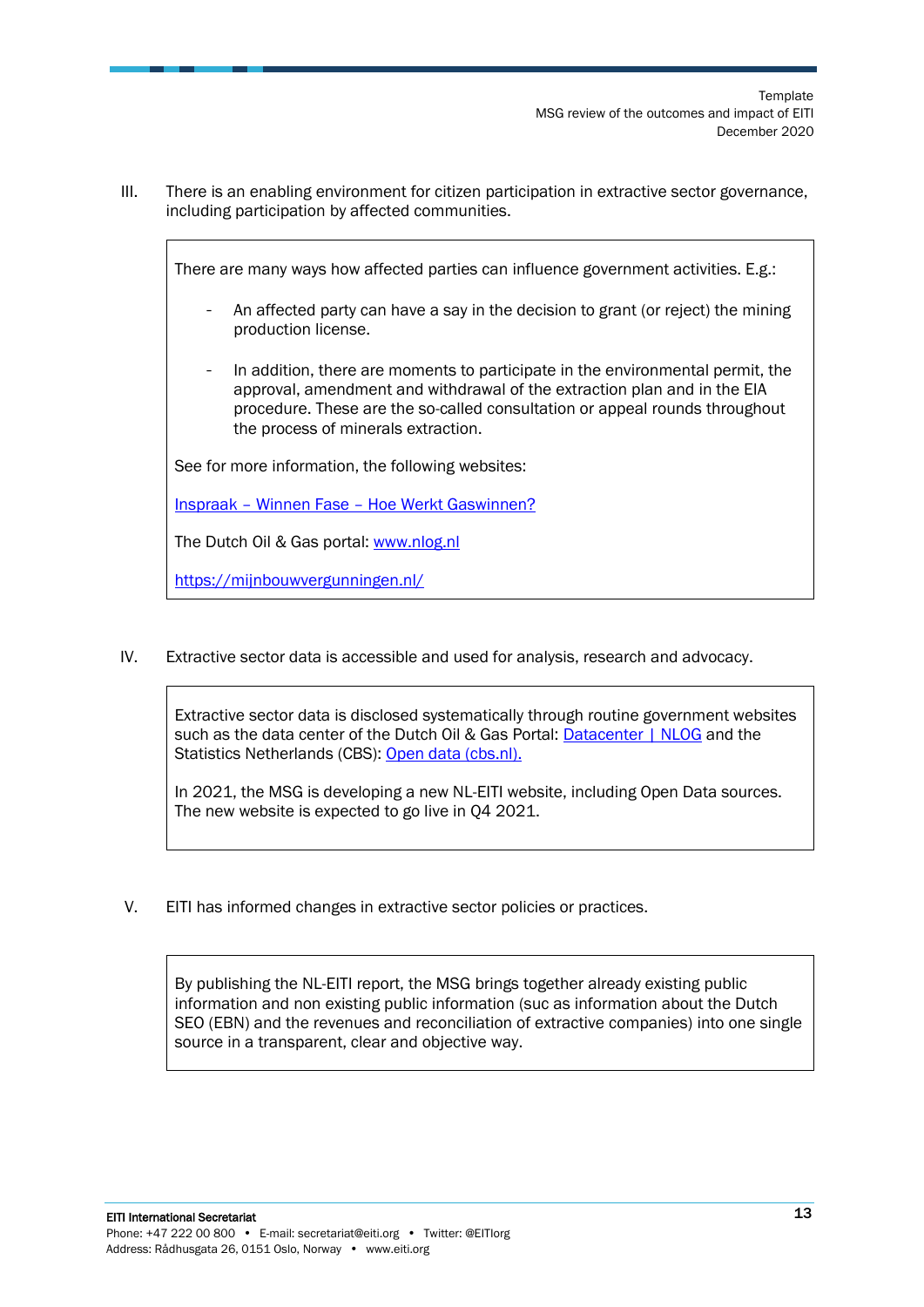## <span id="page-13-0"></span>Part IV: Stakeholder feedback and MSG approval

#### 20. Describe opportunities provided to stakeholders beyond MSG members to give feedback on the EITI process, including the EITI work plan.

#### Government engagement:

• Apart from meetings in the framework of the Dutch EITI MSG, there are no structural settings within the Dutch government for communication on EITI matters between the different agencies involved. If deemed necessary, each department communicates internally on relevant developments. Within the Ministry of Foreign Affairs for instance, developments in certain EITI Standard implementing countries and reactions within EITI are reported to the country desks or relevant embassies. Recently for instance on the DRC, Mali, and Myanmar.

#### SOE engagement:

• As of 1<sup>st</sup> January 2020, the Dutch SOE (Energie Beheer Nederland (EBN)) is participating in the NL-EITI MSG meetings as an observer.

#### Civil society engagement:

- During a meeting in March 2016, ActionAid Netherlands, Both Ends, Cordaid, Hivos, OxfamNovib, Pax, Tax Justice Netherlands, Transparency International Netherlands, FNV were consulted on their interest in participating in the NL-EITI. Later that year, interest groups in gas producing areas and environmental organizations such as Greenpeace, MilieuDefensie and Waddenvereniging were also consulted. For most organizations the NL-EITI did not have sufficient priority. Transparency International Netherlands, FNV and Open State Foundation decided to join the MSG of the NL-EITI.
- In 2019, most of these organizations were again consulted on their interest in forming a structure for liaison and consultation. There was insufficient interest to establish such a structure. Instead it was decided to consult others on an ad hoc basis.
- Several civil society organizations consulted on the draft version of the 2017 NL-EITI report. This was done via email and during a meeting of Tax Justice Netherlands were most organizations were present.
- Several civil society organizations outside the NL-EITI MSG participated in the NL-EITI launch event in March 2018.<sup>1</sup>

#### Company engagement:

• If important decisions need to be made, these will be discussed in the Legal and Communication Committtees, the Working Group Fiscal Matters for endorsement and

<sup>&</sup>lt;sup>1</sup> Details of attendance are available on request at the NL-EITI Secretariat.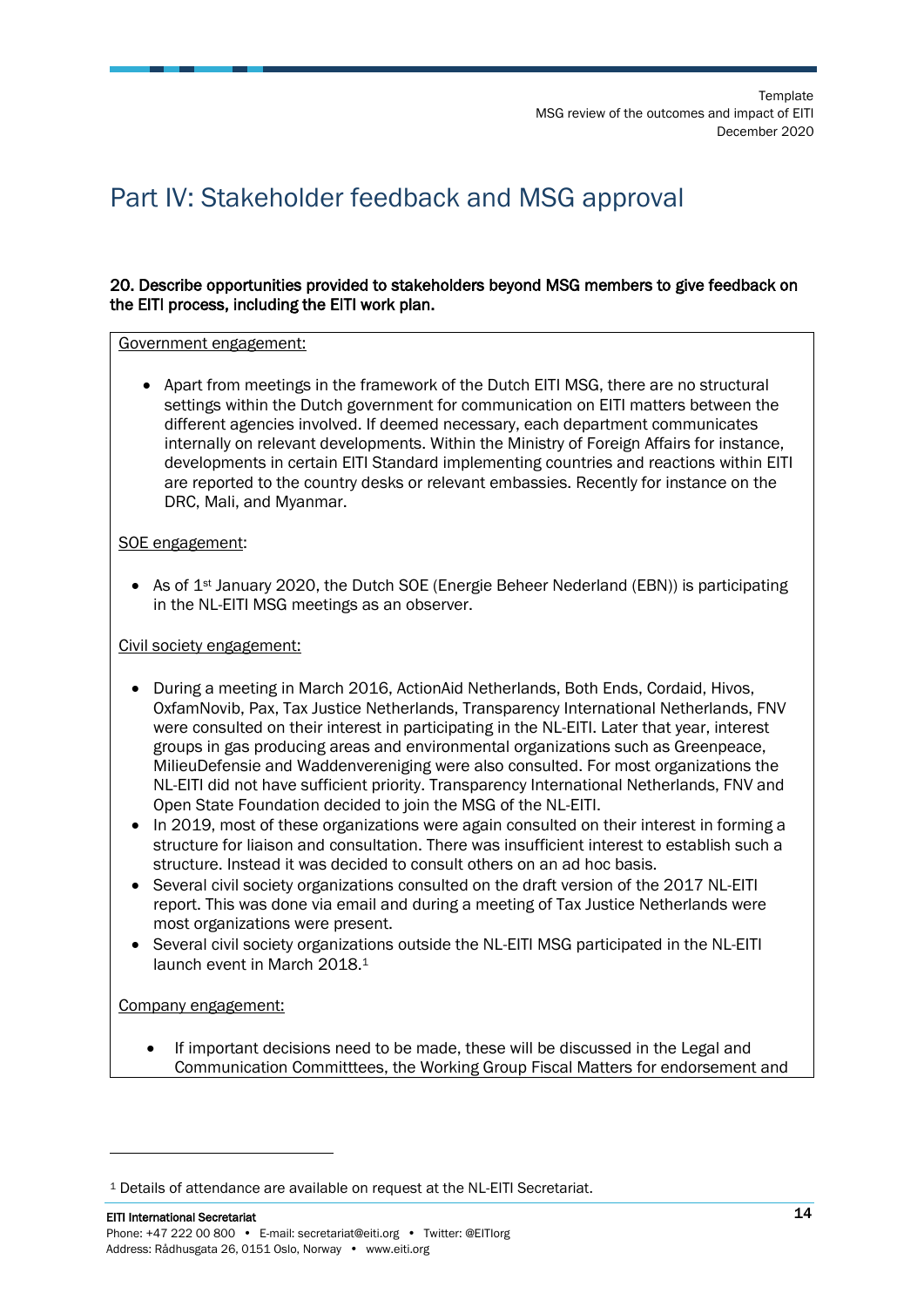finally for approval in the Executive Committee of the industry organization (NOGEPA) by MSG member (Marieke van den Akker).

#### NL-EITI Secretariat:

- Frequent contact with the EITI International Secretariat (Sam Bartlett) to discuss issues around validation, awareness raising etc.
- Monthly meetings with colleagues in the German and UK Secretariat's to discuss issues of mutual interest and concern.

#### 21. Describe how any feedback from stakeholders beyond MSG members have been considered in the review of the outcomes and impact of EITI implementation.

- In 2019, an expert and former member of the EITI International Board raised questions about the project level reporting in the 2017 NL-EITI report. The limitations and reasons for decisions made by the MSG in this regard were explained during a face-to-face meeting with a MSG delegation (please see the minutes of the MSG meetings on 4.3.2020, 17.6.2020 and 23.9.2020).
- The Dutch SOE (Energie Beheer Nederland (EBN)) is participating as an observer in the MSG meetings and MSG subgroups as of 22 January 2020.
- The in point 20 mentionned NOGEPA Committees and Working Group file comments regarding the draft texts of the EITI reports in any year and the final report will always be approved in the Executive Committee of the industry organization (NOGEPA).
- Several people/organisations assist in writing and approving texts for the NL-EITI reports, i.e. the Chair NL-EITI MSG, representatives from different departments within the Ministry of Economic Affairs and Climate Policy, the Ministry of Infrastructure and Water Management, the Ministry of Justice and Security and the Ministry of Finance, and three external organizations, i.e. TNO, Energie Beheer Nederland (EBN) and Statistics Netherlands (CBS).

#### 22. Date of MSG approval of this submission and information on how the public can access it, e.g. link to national EITI website.

The MSG approved this submission on 30 June 2021.

The above information is available on the EITI International website [\(www.eiti.org\)](http://www.eiti.org/).